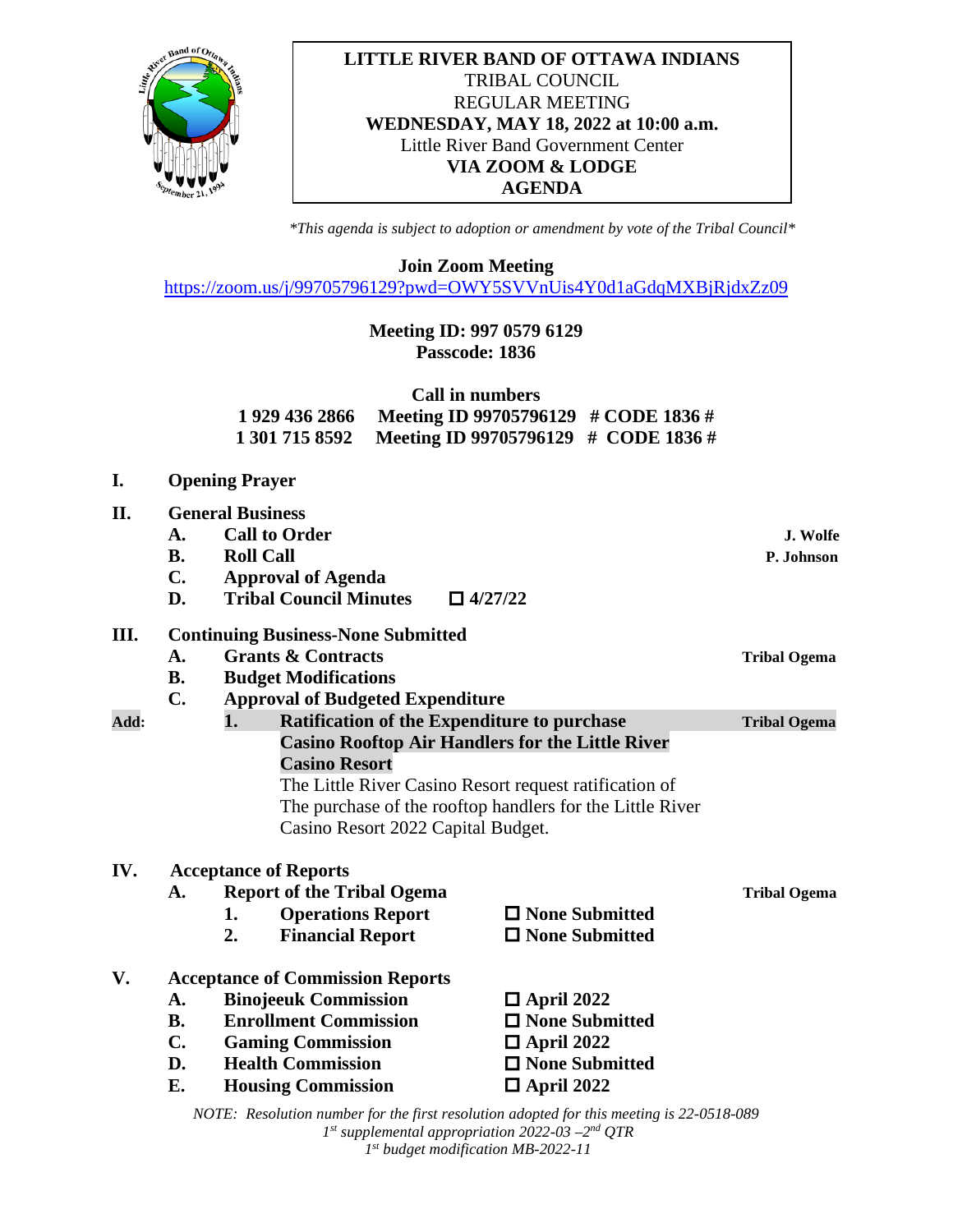- **F.** Natural Resource Commission **□** April 2022
- **VI. Acceptance of Committee Minutes and Other Entities**
	- **A. Little River Casino Resort Preference Report None Submitted**
	- **B.** Biskaabiivang Committee **D None Submitted**
- **VII. Old Business A.** Financial Report  $\Box$  March 2022
- **VIII. New Business-None Submitted**
- **IX. Concluding Business**
	- **A. Next Meeting Date(s) - Wednesday, May 25, 2022**
	- **B. Ogema Weekly Status and Business Update**
	- **C. Legislative Affairs Update**
	- **D. Public Comment Period**

 *The purpose of closed session is to discuss business matters considered privileged or confidential involving consideration of bids/contracts, pending legal issues, and/or personnel matters.*

- **X. Closed Session**
	- **A. Tribal Council Closed Session Minutes None Submitted**
	- **B. Submissions for business matters that are Confidential**
		- **1. Enterprise and/or Reservation Development matters**
			- **a) 2020 Consent Decree Negotiations (Treaty Rights)**
		- **2. Legal Updates**
			- **a) Delisting of the Gray Wolf**
			- **b) Line 5 Update**
			- **c) Brackeen Case**
			- **d) Opioid Litigation Settlement**
	- **C. Bids & Contracts None Submitted**
	- **D. Acceptance of Submission from Tribal Entities requiring action in Closed Session**
		- **1. Binojeeuk Commission Closed Session Minutes**  $\Box$  **April 2022**
		- 2. **Gaming Commission Closed Session Report**  $\Box$  April 2022
		- **3. Little River Holdings, LLC Minutes**  $\Box$  None Submitted
		- **4. Natural Resources Closed Session Minutes**  $\Box$  **April 2022**

**Revised 5. Enrollment Commission Closed Session Report April 2022**

 **None Submitted**

**E**. **Litigation**

## **1. Sedelmaier v LRBOI & Romanelli (Employment Matter)**

*NOTE: Resolution number for the first resolution adopted for this meeting is 22-0518-089 1st supplemental appropriation 2022-03 –2nd QTR 1st budget modification MB-2022-11*

- -
	-

- -
	-
	-
	-